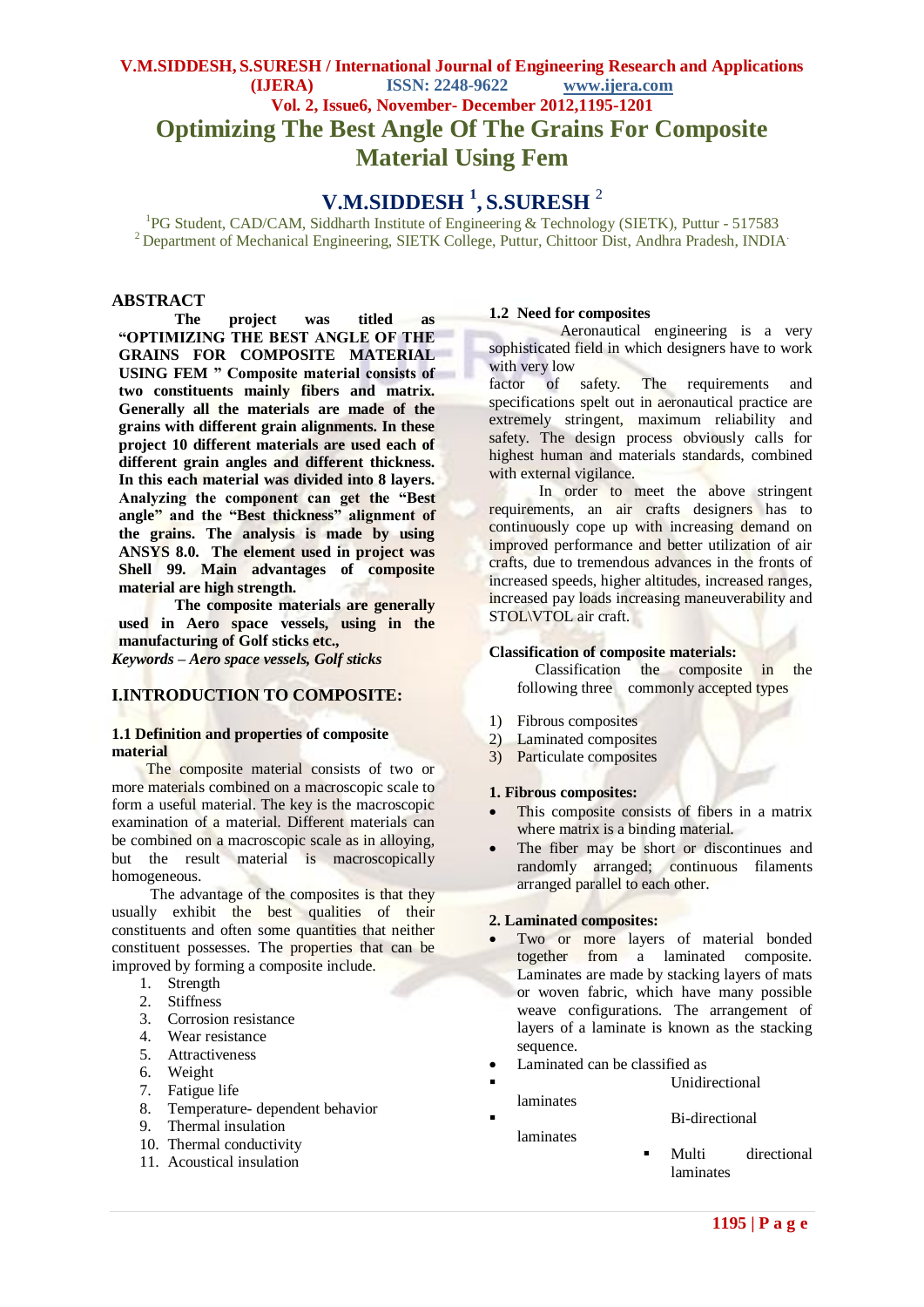### **V.M.SIDDESH, S.SURESH / International Journal of Engineering Research and Applications (IJERA) ISSN: 2248-9622 www.ijera.com Vol. 2, Issue6, November- December 2012,1195-1201**

- Plywood is a laminate consisting of thin sheets of wood arranged with the grain in alternate sheets at right angles.
- Common examples of laminates are in automobile windshields (laminated glass) and bimetal thermostats.

In both cases homogeneous, isotropic layers of materials are bonded, together to form non-homogeneous composite laminates.

### **3. Particulate composites**

- They are composed of particles in a matrix. These composites encompass a wide range of materials.
- The reinforcing phase in often spherical or at least has dimensions of similar order in all directions.
- Solid rocket propellants represents a very special case of participate composite in which inorganic propellant particles, about 75% by volume are bounded in an organic matrix such as polyurethane.
- Common examples of participate composites are concrete, filled polymers, solid rocket propellants, and metal and ceramic particles in metal matrices.

### **II. The Finite Element Method:**

Virtually every phenomenon in nature whether biological, geological, or mechanical can be described with the aid of laws of physics, in terms of algebraic, differential or integral equations relating various quantities of interest.

While the derivation of the governing equations for these problems is not unduly difficult their solution by exact methods of analysis is a formidable task. In such cases approximate methods of analysis like finite element method (FEM) provides alternative means.

The FEM is used to find approximate solutions to those problems, whose complex governing equations and boundary conditions prohibit their solutions, by the classical methods. It is a powerful numerical procedure for solving the mathematical problems of engineering and physics.

The model is composed of a set of piece wise continuous functions defined over a finite number of sub-domains, in other words, FEM, indicates that every physical system can be thought of as consisting of several components or members or sub-members, each components contributing to the behavior of the system as a whole.

FEM equations can be derived using weighted residual methods like gallerkins method, variational method or finite difference approximation.

- 1. Field conditions
- 2.Boundary conditions
- 3. Approximate solutions

### **3. Process of Finite Element Method:**

In the field of engineering we often that it is necessary to obtain approximate numerical solutions to problems rather than exact closed form solutions. The finite element method is an approximate numerical method for solving the differential equations in physics and engineering. This method was originally introduced by Argyris, who published a series of papers on this and by tuner, coulgh, martin and top in paper published in 1956.

FEA relies strongly on matrix formulation of structural analysis. It has developed simultaneous with the growing emphasis on numerical methods for engineering analysis. This method started as a generalization of the structural idea to some problems of elastic continuum problems, started in terms of differential equations or as an extrimum problem.

### **3.1Process for analyzing a structure: 3.3.1) Initial thinking**

Quite often the time fir taken for an analysis can be minimized if the analysis makes a detailed study of the problem to be solved before touching a computer. In this initial thinking stage the analyst needs to consider the structural problem and understand as much as possible. Information such as geometrical shape of the component, its expected structural behavior.

When subjected to loads, typical applied loads &materials properties are particularly important. To gather this information liaison is necessary with variety of people such as design engineers, process engineering, material specialists &technicians. Further information can be gained from a literature search of the precious work.

### **3.3.2Mesh generation**

This second stage involves the production of a computer model of the geometry of the component.

The geometry is discritized to form a mesh of element and nodes. This means that the structure is broken down into small sub-regions on which the numerical analogue of the governing equations can be developed.

# **3.4Specification of numerical problem**

In the initial thinking stage, relevant boundary conditions have to be thought of in the context of the physics of the problem. Since the nodes & elements have been created in the mesh generation stage these boundary conditions must be reinterpreted in terms of the mesh. This will involve the specification of, for example, the forces to be applied at certain nodes, the pressure at certain elements faces and the known displacements at given nodes.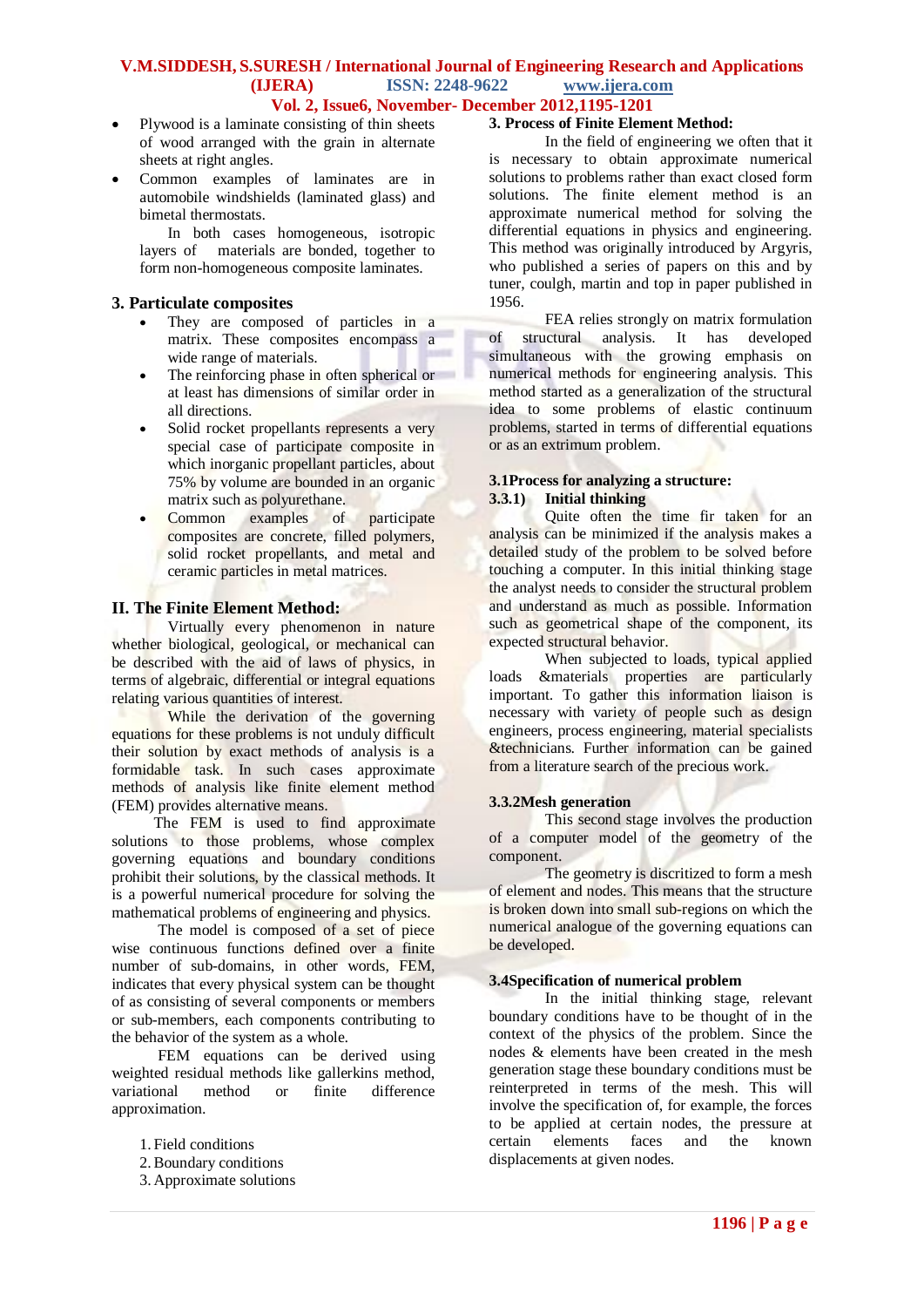### **V.M.SIDDESH, S.SURESH / International Journal of Engineering Research and Applications (IJERA) ISSN: 2248-9622 www.ijera.com Vol. 2, Issue6, November- December 2012,1195-1201**

Similarly initial conditions may also have to be specified in more complex calculations. Finally the material properties of all the elements will need to be defined.

#### **3.5Solution if the equations**

The solution involves solving for the displacement and then obtained the stress and strains. Various efficient solutions algorithms are available which can give accurate and fast solutions.

### **Definition of problem:**

The failure of composites has been investigated extensively from the micromechanical and macromechanical points of view. On the micromechanical scale, failure mechanisms and processes vary widely with type of loading and are intimately related to the properties of the constituent phases, i.e., MATRIX, reinforcement, and interface interphase. Failure predictions based on micromechanics, even when they are accurate with regard to failure initiation at critical points, are only approximate with regard to global failure of a lamina and failure progression to ultimate failure of a multi-directional laminate. For these reasons a macro mechanical approach to failure analysis is preferred.

The different ways in which curing residual stresses are introduced in the predictions, especially in the case of first-ply-failure.

#### **5. FEA Software - ANSYS**

The abbreviation of ANSYS is Analysis System. Dr. John Swanson founded ANSYS in 1970 with a version to commercialize the concept of the computer simulated engineering, establish himself as one of the pioneer of finite element analysis (FEA).

ANSYS has evolved into multipurpose design analysis software ANSYS has evolved into multipurpose design analysis software program is externally powerful and easy to use. Each release hosts new and enhanced capabilities that make the program more flexible.

#### **Overview of the program**

The ANSYS program is a flexible robust design analysis and optimization package. The software operates on major computers and operating systems, from PCs to workstations to supercomputers.

ANSYS features file computability throughout the family of product and across all platforms. ANSYS design data access enables user to import computers-aided design models into ANSYS, eliminating repeat work. Although the ANSYS program has extensive and complex capabilities, its organization.

The ANSYS program allows engineering to construct computer models or transfer CAD models of structures, products, components, or systems; apply operating loads or other design performance conditions and study physical responses, such as stress levels, temperature distributions, or other design stress levels, temperatures distributions, or the impact of the impact of electromagnetic fields.

ANSYS is finite elements analysis software that allows engineers to perform the following tasks with ease.

- $\checkmark$  Build computers models or transfer CAD models, components or systems.
- $\checkmark$  Apply operating loads or other design performance conditions.
- $\checkmark$  Study the physical response such as stress levels, temperatures distribution etc.,
- $\checkmark$  Optimizing a design early in development to reduce production costs.

#### **Organization of ANSYS**

ANSYS is organized into two basic levels:

- 1. Begin level.
- 2. Processor level.

Begin level act as gateway in and out of the ANSYS program. It is also used for certain global program control such as, changing job names & clearing database. In order to analyze a model in the ANSYS environment the following steps are followed.

- 1) Preprocessing.
- 2) Processing
- 3) Post processing

### **1. Pre processing stage**

The pre processing stage consists of specifying, the element type to be used, material properties & real constants. After specifying these, above said parameters, the user begins to model thee components.

#### **2. Processor Stage**

This stage usually follows the pre processing stage. After the model is completed and the boundary conditions are applied the system is solved.

#### **3. Post processor stage**

This stage follows the processor stage. In this stage the results obtained in the processor stage are displayed on the graphic window & the results can be analyzed.

#### **ANSYS Program features**

The program features are listed below.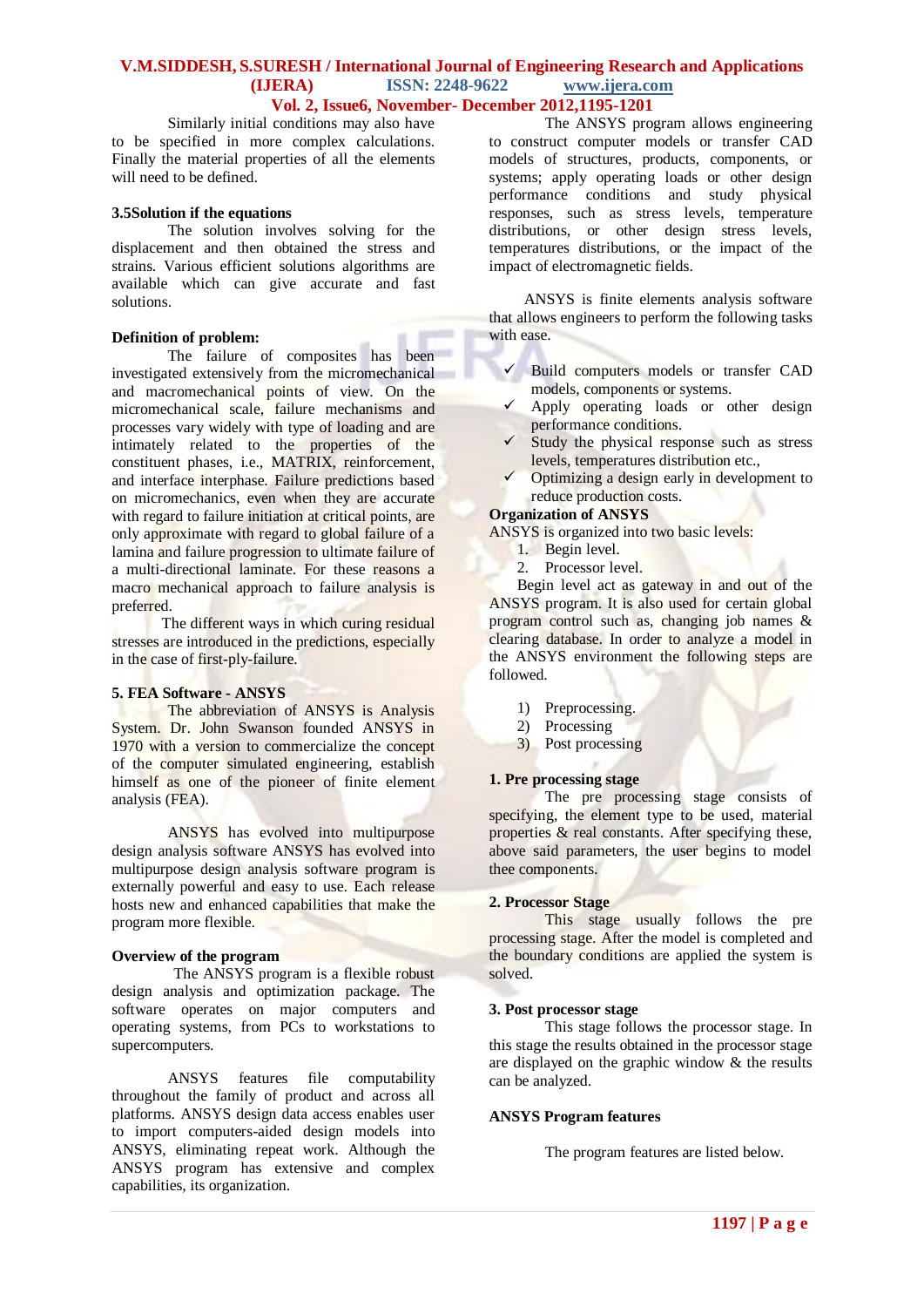# **V.M.SIDDESH, S.SURESH / International Journal of Engineering Research and Applications (IJERA) ISSN: 2248-9622 www.ijera.com**

### **Vol. 2, Issue6, November- December 2012,1195-1201**

- $\checkmark$  Direct link between structural output & thermal input for thermal stress analysis.
- Graphics based user interface with mousedriven menu system and comprehensive online help.
- $\checkmark$  Solid modeling for geometry definition, load application & automating mesh generation.
- $\checkmark$  Extensive graphic capabilities including color, hidden line removal, section, contour, variable versus path displays & (x, y) graphs.
- $\checkmark$  Parametric language for design studies, parametric solid modeling and design optimization.
- $\checkmark$  Design optimization including shape optimization.
- $\checkmark$  Mapping of analyses results into a path either in 2-d or 3-d space allowing scalar and vector calculus operations on the path.<br> $\checkmark$  Onerations include calculation of
- include calculation of derivatives, integrals, and normal, tangent and position vectors.
- Energy error norm calculation.
- $\checkmark$  Sub-modeling to allow re-analyzing apportion of a modal using a much finer mesh.
- Fracture and fatigue calculations.
- $\checkmark$  User-created elements, files and routines.  $\checkmark$  Interfaces to many other programs such as
- CAD systems.
- Geometric nonlinear effects model.
- $\checkmark$  Cables and compression- only spars.
- $\checkmark$  Interfaces (gaps).
- Control switching elements.
- $\checkmark$  Cracking and or crushing solids.
- Large deflections.
- $\checkmark$  Stress stiffening.
- $\checkmark$  Spin softening.
- $\checkmark$  Material non linear effects model.
- $\checkmark$  Plasticity.
- $\checkmark$  Hyper plasticity.
- $\checkmark$  Creep, swelling.
- $\checkmark$  Nonlinear magnetic.
- $\checkmark$  Temperature dependant properties.
- $\checkmark$  Phase change.

# **ANSYS Analysis Program:**

# **ALGORITHM**

**Step1:** Specify title "Best angle in composite" material"

**Step2:** Definition of analysis type "Structural" analysis"

**Step3:** Definition of element type"SHELL 99"

**Step4:** Define real constants the layers placed is 80

- **Step5:** Define material properties Model > Material prop > Isentropic Enter material properties
- **Step6:** Model creating Draw key points  $>$ join with lines >make area
- **Step7:** Meshing Mesh tool >Area >size of the mesh
- **Step8:** Applying loads Solution>apply\loads>structural>Displace ment Solution >apply loads>structural >force
- **Step9:** Analyzing the model Post Processor >nodal solution

### **Methodology**

- **Stage 1:** In the pre processor stage of ANSYS consists of
	- Type of analysis.
	- Element type.
	- Real constants.
	- Modeling of the component.
	- Meshing the component.

**1. Type of analysis:** The ANSYS consists of so many type of analysis in that we are choosing the structural analysis.

**2. Element type:** The element choosing in this project was SHELL99 this very best layer it having facility to place 250 layers.

**3. Real constants:** Real constants for this project were no layers placed were 80 and each was having constant thickness and also having same material properties.

| Material no  | Angle            | Theta        |
|--------------|------------------|--------------|
| $\mathbf{1}$ | $\boldsymbol{0}$ | 0.1          |
| 1            | 45               | 0.25         |
| $\mathbf{1}$ | 60               | 0.5          |
| 1            | 90               | $\mathbf{1}$ |
| 1            | $\mathbf{0}$     | $\mathbf{1}$ |
| 1            | 45               | 0.5          |
| 1            | 60               | 0.25         |
| 1            | 90               | 0.1          |

**TABLE: 1**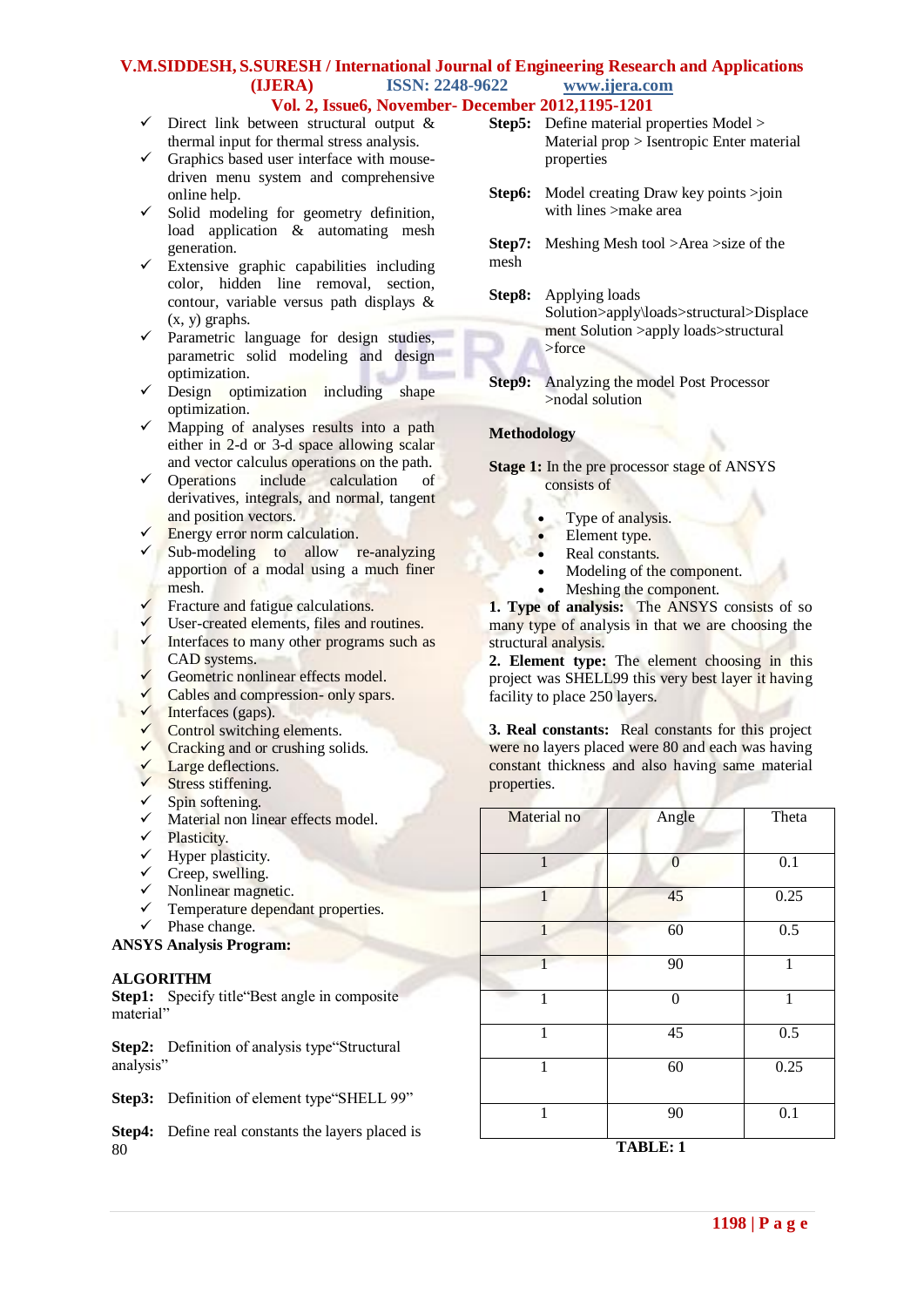### **V.M.SIDDESH, S.SURESH / International Journal of Engineering Research and Applications (IJERA) ISSN: 2248-9622 www.ijera.com**

### **Vol. 2, Issue6, November- December 2012,1195-1201**

These values are repeated for the 10 material as given combination.

#### **5. Modeling the component:**

Draw the key points on inactive cs and join them with the lines. The lines made into area.

#### **6. Meshing the component:**

The component was created by using the modeling that component was meshed with the meshing tool. In that mesh tool by choose the area set. By setting the area it will ask the size the element the size was given as 1 unit then becomes as finite elements.

By meshing the component the total preprocessor was completed.

#### **Stage 2**

In the processor stage of ANSYS consists of

1.Apply loads

- Displacement
- Force
- 2.Solution

### **1. Apply loads:**

The applications loads was done on the component by using the solution in that

#### **Displacement:**

In this displacement loads were applied on the nodes these nodes selected by the box zoom. And all the degrees of freedom are arrested by displacement.

#### **Force:**

The other side of apply the force that was going towards the direction of the "X" in that direction apply the force of 1 unit was applied.

#### **2. Solution:**

After applying the loads the current solution was solved. By using the command **solve current LS.**

**Stage 3** In the post processor stage of ANSYS choose the general post processor in that see the plot result and then nodal solution for seeing the deflection and other properties of the component after applying the load.



Deflection of compositte material in X direction





.048472 .088295  $.112118$   $.143941$ 81665  $.271232$ <br> $.275764$ <br> $.239489$ 383855

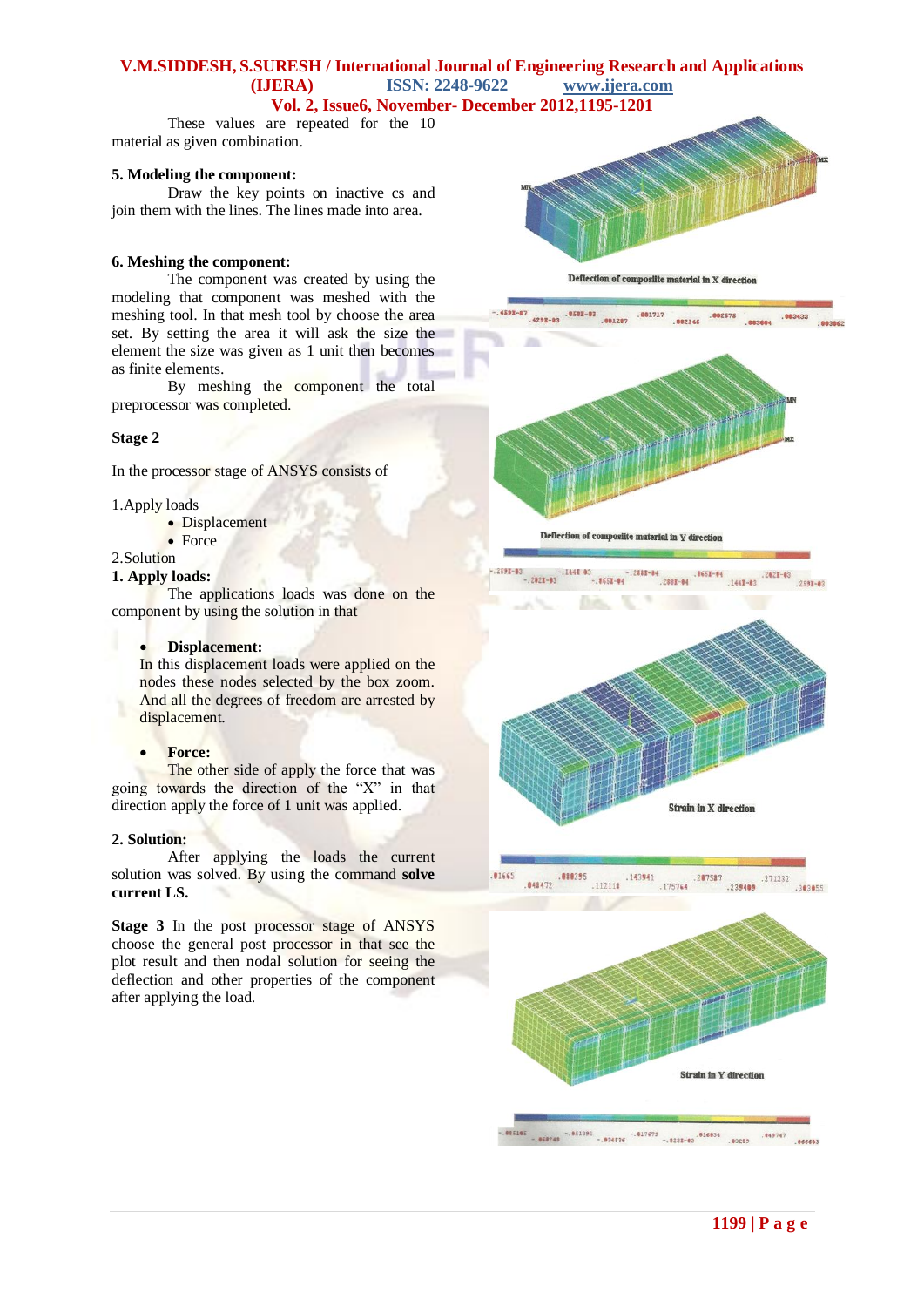# **V.M.SIDDESH, S.SURESH / International Journal of Engineering Research and Applications (IJERA) ISSN: 2248-9622 www.ijera.com**





### **4.7 Element used**

### **A. Element Description**

The SHELL 99 was "linear layered structural shell." SHELL99 is used for layered applications of a structural shell model. While SHELL99 does not have some of the nonlinear capabilities of [SHELL91,](../../../NEW/mk:@MSITStore:g:/Program%20Files/Ansys%20Inc/v80/commonfiles/help/en-us/ansyshelp.chm::/Hlp_E_SHELL91.html) it usually has a smaller element formulation time. SHELL99 allows up to 250 layers. If more than 250 layers are required, a user-input constitutive matrix is available.

The element has six degrees of freedom at each node: translations in the nodal x, y, and z directions and rotations about the nodal x, y, and zaxes. See [SHELL99](../../../NEW/mk:@MSITStore:g:/Program%20Files/Ansys%20Inc/v80/commonfiles/help/en-us/ansyshelp.chm::/thy_el99.html) in the [ANSYS, Inc. Theory](../../../NEW/mk:@MSITStore:g:/Program%20Files/Ansys%20Inc/v80/commonfiles/help/en-us/ansyshelp.chm::/theory_toc.html)  [Reference](../../../NEW/mk:@MSITStore:g:/Program%20Files/Ansys%20Inc/v80/commonfiles/help/en-us/ansyshelp.chm::/theory_toc.html) for more details about this element.

### **Properties of SHELL 99**

Nodes I, J, K, L, M, N, O, P

Degrees of Freedom UX, UY, UZ, ROTX, ROTY, ROTZ

### **B. SHELL99 Assumptions and Restrictions**

- $\checkmark$  Zero area elements are not allowed. This occurs most often whenever the elements are not numbered properly.
- $\checkmark$  Zero thickness layers are allowed only if a zero thickness is defined at all corners. Tapering down to zero is not allowed.
- If KEYOPT  $(11) = 0$ , all nodes are assumed to be at the mid thickness of the element.
- $\checkmark$  The offset effect of the layers from the node is automatically included.
- $\checkmark$  No slippage is assumed between the element layers. Shear deflections are included in the element, however, normal to the center plane before deformation are assumed to remain straight after deformation.
- $\checkmark$  This element may produce inaccurate results under thermal loads for non-flat domains.
- The applied transverse thermal gradient is assumed to be linear through the element and over the element surface.
- The stress varies linearly through the thickness of each layer.
- Interlaminar transverse shear stresses are based on the assumption that no shear is carried at the top and bottom surfaces of an element.

Further, these interlaminar shear stresses are only computed at the centroid and are not valid along the element boundaries. If accurate edge interlaminar shear stresses are required, shell-to-solid submodeling should be used.

The element matrices are reformed every iteration unless option 1 of the **[KUSE](../../../NEW/mk:@MSITStore:g:/Program%20Files/Ansys%20Inc/v80/commonfiles/help/en-us/ansyshelp.chm::/Hlp_C_KUSE.html)** command is active. Only the lumped mass matrix is available. The mass matrix is assumed to act at the nodal plane.

The large deflection option for SHELL99 is not as convergent as it is for SHELL91 (the nonlinear layered shell element). SHELL91 may be the preferred element type when constructing models that include large deflection. **RESULTS AND CONCLUSION**

#### **Results:**

In this project structural analysis was conducted on the composite materials by using ANSYS 8.0. Boundary conditions are all the degrees of freedom are arrested in one direction and other side the force as given in  $U_x$  direction. The force given is 1 N/m<sup>2</sup>

The composite materials used in the project are

| S.no         | <b>Material name</b>                  | Young's modulus<br>(N/mm <sup>2</sup> ) |
|--------------|---------------------------------------|-----------------------------------------|
| $\mathbf{1}$ | <b>Glass fiber reinforced</b>         | 150                                     |
| $\mathbf{2}$ | <b>Silicon nitrate</b>                | 300                                     |
| 3            | <b>Steel</b>                          | 210                                     |
| 4            | <b>Hot pressed silicon</b><br>carbide | 430                                     |
| 5            | <b>High carbon composites</b>         | 560                                     |
| 6            | <b>Aluminum nitrate</b>               | 320                                     |
| 7            | <b>Carbon composites</b>              | 180                                     |
| 8            | <b>Aluminum oxide</b>                 | 380                                     |
| 9            | <b>Translucent</b><br>polycrystalline | 290                                     |
| 10           | <b>High carbon composites</b>         | 510                                     |

### **CONCLUSION:**

The experimental results are tabulated for each material; the component was prepared by using two